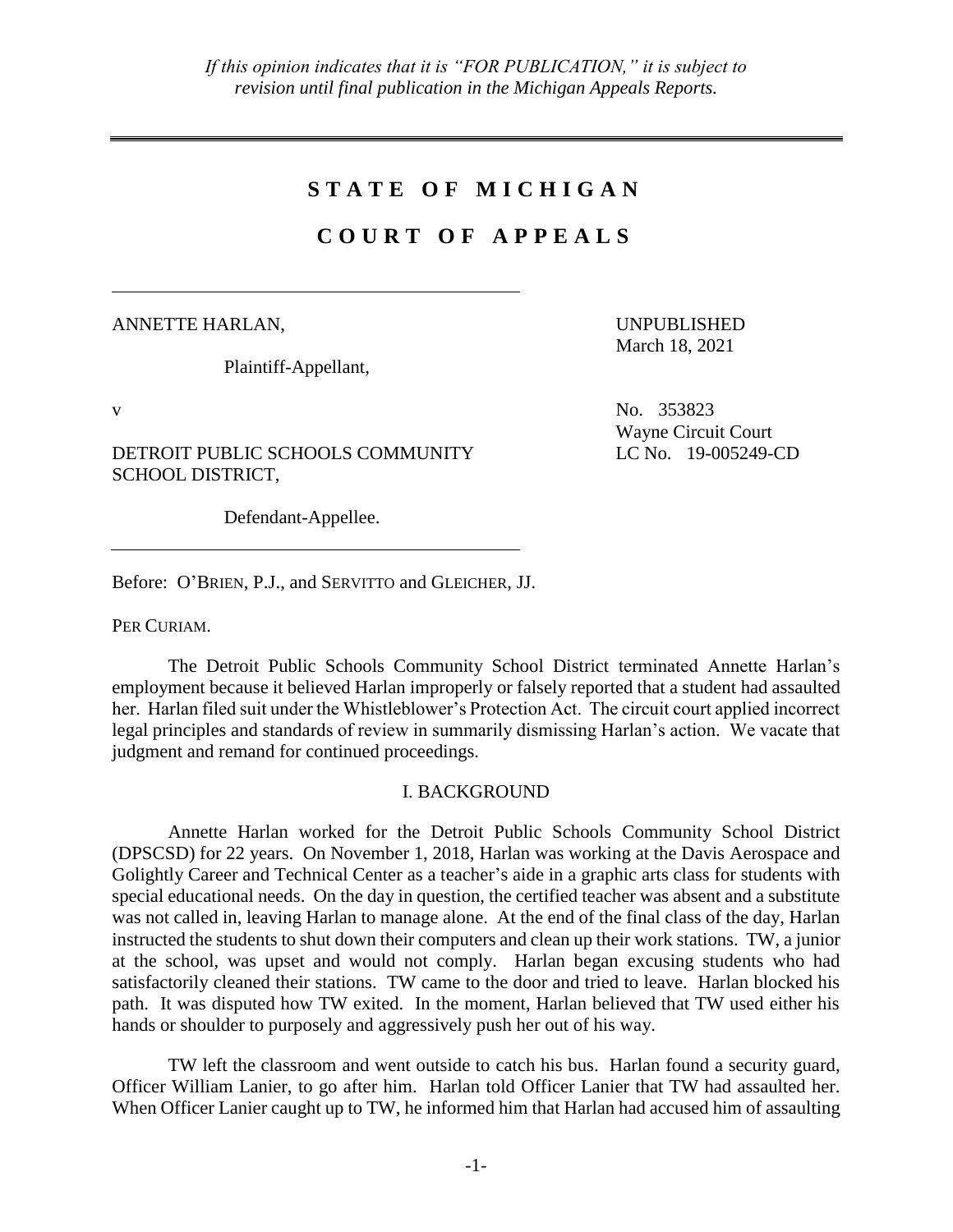her. TW said nothing and did not voluntarily follow Lanier. Accordingly, Officer Lanier grabbed TW and brought him to the office. It then became clear that TW was in distress. TW punched a brick wall and used his keys to cut his arms.

Someone had contacted the police in the meantime. DPSCSD Police Officer Charles Asomugha arrived at the scene. Officer Asomugha observed a laceration and scratches on TW's arms. TW was "highly upset" and was "clenching his fists" and "like grimacing." TW stated that he was "tired of this stuff and wanted to harm himself." Harlan informed Officer Asomugha that TW had "shoved her" out of the way so he could exit the classroom, but did not give a detailed account of the touching. Officer Asomugha handcuffed TW, and transported him to "the crisis center" at Children's Hospital because he had threatened to harm himself. The officer asked Harlan if she wanted to press charges; given TW's condition, Harlan did not.

That afternoon, Harlan filled out a discipline referral form. She described the incident as follows:

At around 3:15 I asked the Graphics class to clean up and shut down the computers. Student refused to comply. Students that comply, I began to dismiss[.] [TW] pushed me and walked out the class.

The next day, the school principal, Neil Morrison, advised Harlan that he had given her the wrong form. He asked her to fill out a second form, entitled "Student's Explanation of the Incident." Harlan explained in the document:

At around 3:15, I asked the Graphics class to clean up and shut down the computers. [TW] refused to comply with with [sic] what I was asking the class to do. Students that complied, I began to dismiss. At that time, [TW] pushed me and walked out the classroom. I immediately approached security and let him know what happened in the class and he got the student and brought him into the building.

Principal Morrison also spoke to TW's mother that day. She reported that TW had spent the night in the hospital. TW was distraught and asserted that he did not push or assault Harlan. TW described that he only stepped around Harlan. When trying to slip past Harlan, TW explained that "their bodies touched."

There was a surveillance camera in the subject classroom on the wall opposite the doorway. After speaking with TW's mother, Principal Morrison reviewed footage of the event. That video has been presented for this Court's review. At the top of the screen and partially shaded by the date/time stamp bar, one can see the interaction between Harlan and TW in the doorway. Harlan turns sideways in the doorway, and TW turns toward her and moves past her into the hallway. It is clear that TW never touched Harlan with his hands. It is less clear whether TW touched Harlan with his torso or shoulder. However, at a minimum, TW's arm touched Harlan's. Principal Morrison opined from the video that TW's "shoulder bump[ed]" Harlan as he stepped around her. He claimed he observed no "assault or push."

Either later in the day on the day after the incident or the following Monday, Principal Morrison asked Harlan to complete a third report, more fully describing how TW pushed her. Harlan stated: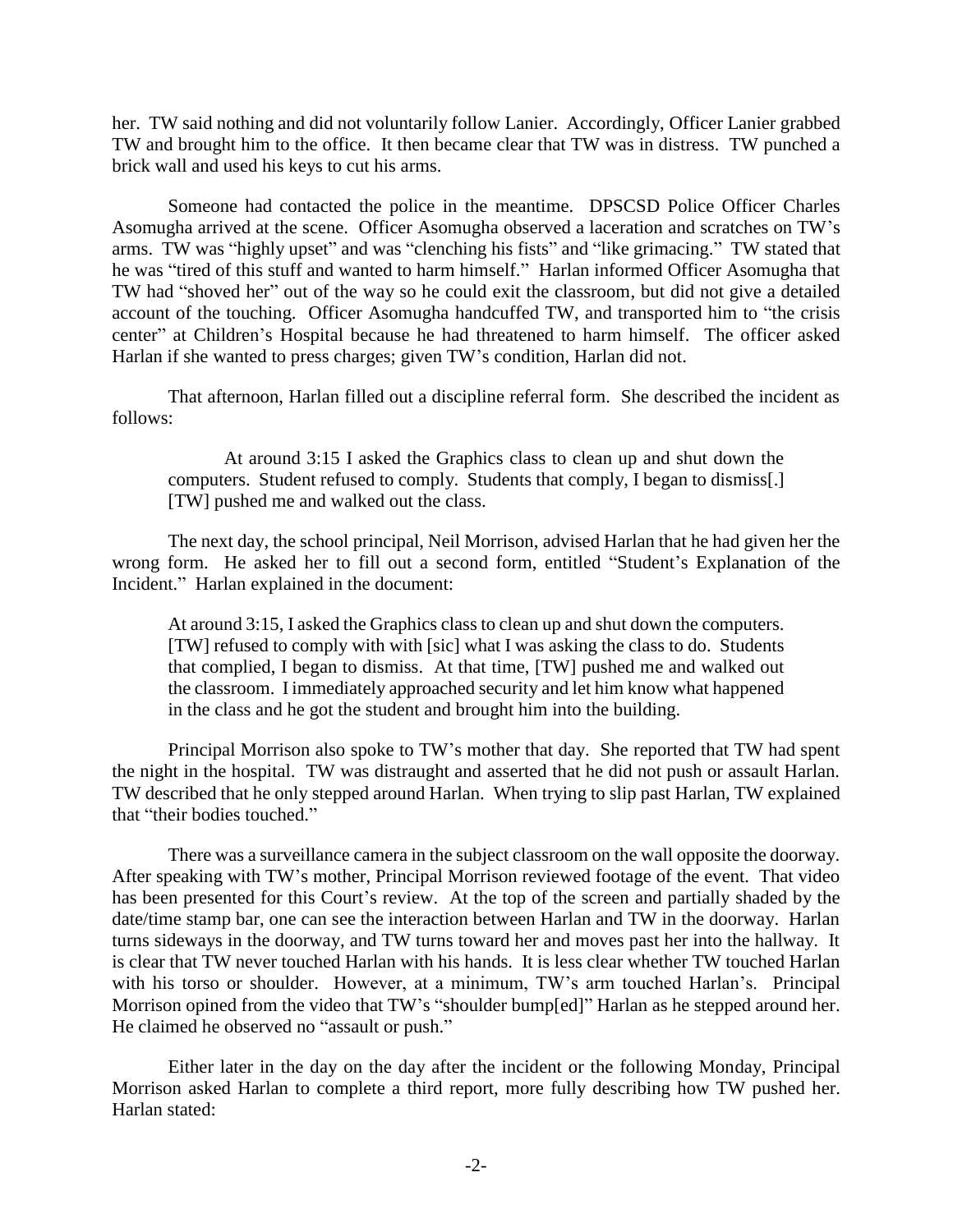At around 3:15, I asked the computer graphics class to clean up and shut down the computer, [TW] refused to comply with what I was asking the class to do. Students that comply, I began to dismiss. At the time, [TW] pushed me and walked out of the classroom. I immediately approached security and let him know what happened in the class and he got the student and brought him into the building.

([TW] placed his hands on my body and he forcefully move[d] me out of the doorway and walked out of the class.)

Principal Morrison further investigated the incident in the days that followed. He collected a statement from TW on November 5. TW admitted that he did not comply with Harlan's directions to clean up his workspace. TW asserted that he "attempted to slip by" Harlan who was blocking the door "but she got more in the way" and as TW "passed her I touched her." He further claimed, "I didn't want to cause her harm."

Principal Morrison opined that Harlan violated Work Rule K, "Employees may not falsify school records, reports or payrolls." Harlan was placed on leave. A school hearing was held on November 12, 2018. Harlan was represented by her union representative. At the conclusion of the hearing, Principal Morrison continued Harlan's suspension, finding that she had violated Work Rule K and engaged in unprofessional conduct.

A district investigation ensued. Kenya Crockett was the Assistant Director of Employee Relations for DPSCSD at the time. On December 7, 2018, Crockett interviewed Harlan. Crockett reviewed the reports and video footage and determined that Harlan had "overreached" in accusing TW of pushing her. She also reviewed statements from two student witnesses that are not included in the lower court record. During the interview, Crockett played the surveillance footage for Harlan.

When Ms. Crockett pointed out to Ms. Harlan that Student TW stepped back away from her during their first student teacher interaction, Ms. Harlan agreed. While watching the video, Ms. Crockett pointed out the discrepancy in Ms. Harlan's statements and written reports. Ms. Crockett pointed out where the student snuck out of the classroom around the back of Ms. Harlan to exit and never used his hands. As such, the student could not have pushed her. [Harlan] still insisted the student pushed her. When Ms. Crockett pointed out the hands of the student TW never left his side, Ms. Harlan insisted that "he pushed me with his body and he shouldn't have touched me."

Harlan reiterated that TW intentionally "put his body on" her to "push" her. Crockett opined that "assault was an unreasonable word" to describe what occurred. Crockett "felt sorry for" Harlan and "respected the fact that she was upset that a student had been defiant and had pushed past her boundary and her clearly established boundary," but found that the evidence did not support Harlan's position that TW "had physically pushed her." Crockett recommended a three-day suspension for Harlan. Someone above Crockett rejected her recommendation and indicated that Harlan would be terminated. Crockett "was shocked."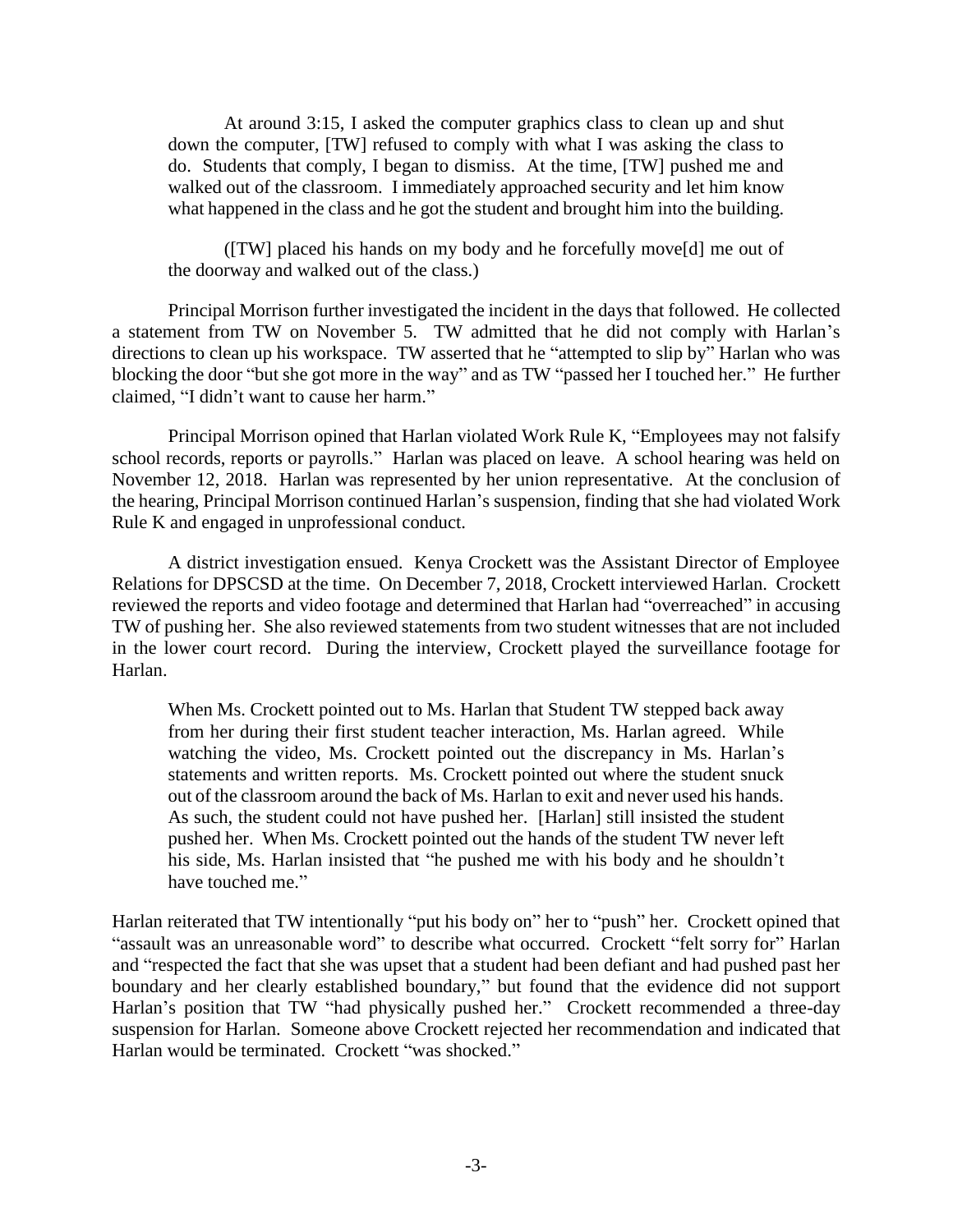Dr. Nikolai Vitti is the superintendent of DPSCSD. Dr. Vitti described "the high level facts of the incident" as a "student self-harming himself after possibly being told or assumed that he . . . may be facing criminal charges and that the employee after seeing the video and not seeing any evidence that would support the claim that the employee was pushed still claimed that" she was pushed. Upon Vitti's review of the reports and the evidence, Vitti opined that Harlan had a "motive to tell a lie about this student," because "she felt she was wronged by the student, she felt that she was disrespected by the student, and she claimed that the student pushed her and after not having any concrete evidence of such she continued to say that she was pushed and even insinuated that she was assaulted." Harlan's "poor judgment" and "unprofessional conduct" stemmed from Harlan's failure "to reconsider the accusation of a student pushing her" even after reviewing the video footage, "considering the perspectives of other students in the class," and "seeing the impact that the accusation had on the student." This led Dr. Vitti "to question [Harlan's] judgment in the future with children in a classroom."

The report, witness statements, and video were also provided to the DPSCSD Board of Education. Following a closed meeting on January 15, 2019, the board voted to terminate Harlan's employment. This decision was communicated to Harlan by letter on January 18, 2019.

### II. LEGAL PROCEEDINGS

Harlan filed suit, alleging that the DPSCSD terminated her employment "in whole or in part because" she reported a student's violation of law—an assault—to officers of the DPSCSD police department. Harlan described the district's cited reason for terminating her employment as "falsif[ying] records" and claimed it was "simply a pretext." DPSCSD's actions violated the Whistleblower's Protection Act (WPA), MCL 15.362, Harlan contended.

At the close of discovery, the DPSCSD sought summary disposition under MCR  $2.116(C)(10)$ . To establish a prima facie case under the WPA, a plaintiff must show that she was engaged in protected activity as defined in the act, was discharged, and there was a causal connection between the activity and the termination. The DPSCSD contended that Harlan could not establish a prima facie case because the WPA did not apply. Specifically, "Harlan's claim is based solely on events surrounding the discipline of a student," and such discipline "is solely within the discretion of the school board or its designee" pursuant to *Lansing Sch Ed Ass'n v Lansing Sch Dist Bd of Ed*, 293 Mich App 506, 518; 810 NW2d 95 (1998). "In a school setting," DPSCSD continued, "school boards or their designees have the sole authority to determine whether an assault occurred." "[I]t was determined" after a full investigation that Harlan "made a false report and the student had not assaulted her." The court could not overturn that decision. And as it was already determined that "the employee knows that the report is false," Harlan was not protected under the WPA, MCL 15.362.

The DPSCSD also contended that Harlan admitted that she did not report a violation of law. Harlan "was not attempting to report a violation of the law, she wanted the guard to retrieve the student so that she could handle the situation, and make sure the student did not ever again engage in this type of behavior," to instigate an internal investigation under the Revised School Code and not to have the violation of law reported outside the school disciplinary action.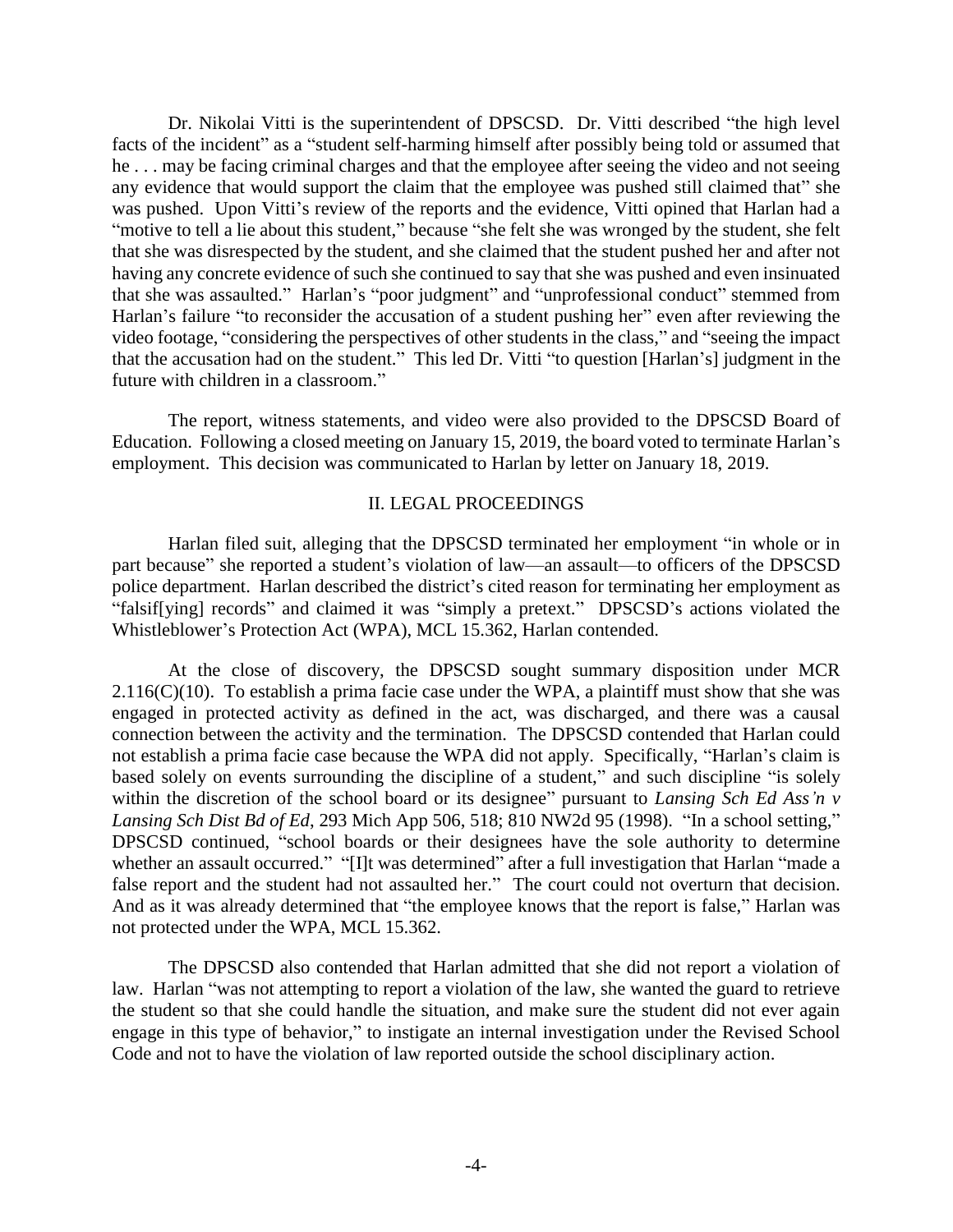Even if Harlan could establish a prima facie case of discrimination, the DPSCSD argued that it stated a legitimate business reason for Harlan's termination and Harlan could not establish that it was pretextual. The DPSCSD contended that it terminated Harlan for insisting that TW had assaulted her even after being confronted with the surveillance footage proving that he had not. Had Harlan admitted her error, the district might have reacted differently. However, Harlan's poor judgment led to TW harming himself. The district's concern about placing Harlan back into a learning environment was a legitimate reason for her termination. And Harlan presented no evidence supporting any inference that the cited reason for Harlan's termination was pretextual.

Harlan challenged the district's interpretation and application of the relevant law. First, Harlan noted that her employer is a public body under the WPA and therefore her reports to the security guard, the principal, and DPSCSD police officer were protected reports under the act. Harlan contended that *Lansing Sch Ed Ass'n* did not stand for the proposition that a court could not review the DPSCSD's determination whether an assault occurred.

In *Lansing*, . . . the Court rejected a union's request for an injunction to *compel* a school board to expel every student that any teacher claimed had assaulted that teacher because the school board had the right to determine in each case whether an assault had actually occurred. *Lansing*, however, did not hold or even suggest that the school board's power to decide whether an assault occurred also granted it the power to fire any teacher who filed a complaint that she had been assaulted.

"[T]here is no school board-student exception to the WPA," Harlan urged. "In almost every case, an employee will complain to an agency . . . which has the power to determine whether the complaint is valid," but the purpose of the WPA "is to prevent an employer from retaliating against a person who complains about a violation of law even if a public agency has the exclusive power to determine" the merit of that complaint.

Harlan then argued that the evidence presented a question of fact whether she made a false report, precluding summary disposition. In particular, Harlan noted the limited view on the video. She further emphasized that a jury may determine that someone who does not perfectly remember the details of a fast-moving, startling event does not make a false report.

Finally, Harlan contended that the burden-shifting analysis did not apply in this case. That test is used when "the employer offers a seemingly neutral reason for the discharge and the plaintiff's case to the contrary is based exclusively on circumstantial evidence." Here, Harlan presented direct evidence that DPSCSD terminated her employment because of her reports. The only question is whether she knowingly made a false report.

The hearing on DPSCSD's motion for summary disposition was reset numerous times in the spring of 2020. Ultimately, the court decided the motion without a hearing, presumably because of the pandemic. The court employed the burden-shifting analysis to test Harlan's claim. The court determined that Harlan engaged in a protected activity and that she was discharged, meeting the first two prongs of the test. "The remaining issue is whether she can demonstrate a causal connection between her reporting and her discharge." The court continued: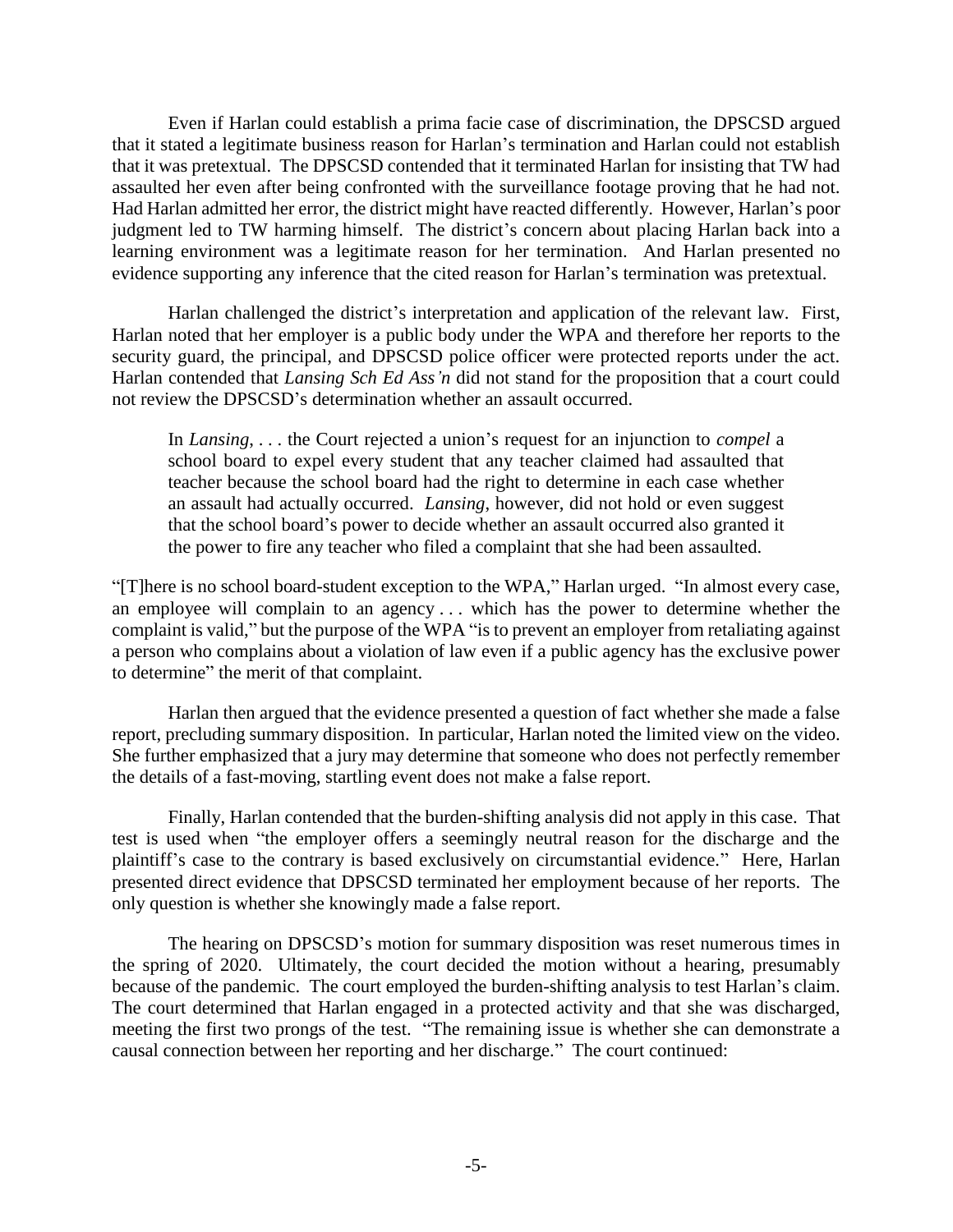In the instant case, Plaintiff contends that the video recording is direct evidence that her report was not false, while Defendant contends that the video showed no assault on Plaintiff. Plaintiff misapplies the standards required here. She must show either direct evidence of retaliation, not the assault, or indirect evidence that her discharge was retaliatory.

The court agreed with the DPSCSD that the video did not show direct evidence that TW assaulted her. Accordingly, Harlan had to present indirect evidence that TW assaulted her (to challenge the "legitimate business reason" for her termination) and indirect evidence that the district terminated her employment in retaliation for her report.

Ultimately, the court reviewed the surveillance footage and observed, "there is no evidence in the video recording supporting [Harlan's] contention that the student put his hands on her or pushed her." As Harlan "maintained that she had been assaulted and did not retreat from this position" even after reviewing the video, her reports were not worthy of belief, the court reasoned.

However, the court rejected the DPSCSD's argument that the WPA did not apply. "Notwithstanding a school's obligation to follow the Revised School Code, in a WPA action, courts must still adhere to the standards required for such action."

But ultimately, the court found summary disposition appropriate:

Finally, in the Court's view, Defendant discharged Plaintiff for a legitimate reason, the reason being that she violated Work Rule K and the WPA for filing a false report. Work Rule K states that employees may not falsify school records, reports, or payrolls. In addition, as indicated above, the WPA provides that "[a]n employer shall not discharge ... an employee because the employee ..., reports . . . a violation or a suspected violation of a law or regulation or rule . . . unless the employee knows that the report is false . . . ." MCL 15.362. In this case, it is clear that Plaintiff's three reports are inconsistent, at best, and the video clearly fails to show that TW assaulted, pushed, or "put his hands" on Plaintiff. Hence, Defendant discharged Plaintiff for a legitimate reason and she has not brought forth evidence that the reason for her discharge is a pretext for animus toward her.

Harlan appeals.

#### III. ANALYSIS

We review de novo a circuit court's ruling on a motion for summary disposition. *Zaher v Miotke*, 300 Mich App 132, 139; 832 NW2d 266 (2013).

A motion under MCR 2.116(C)(10) "tests the factual support of a plaintiff's claim." *Walsh v Taylor*, 263 Mich App 618, 621; 689 NW2d 506 (2004). "Summary disposition is appropriate under MCR  $2.116(C)(10)$  if there is no genuine issue regarding any material fact and the moving party is entitled to judgment as a matter of law." *West v Gen Motors Corp*, 469 Mich 177, 183; 665 NW2d 468 (2003). "In reviewing a motion under MCR 2.116(C)(10), this Court considers the pleadings, admissions, affidavits, and other relevant documentary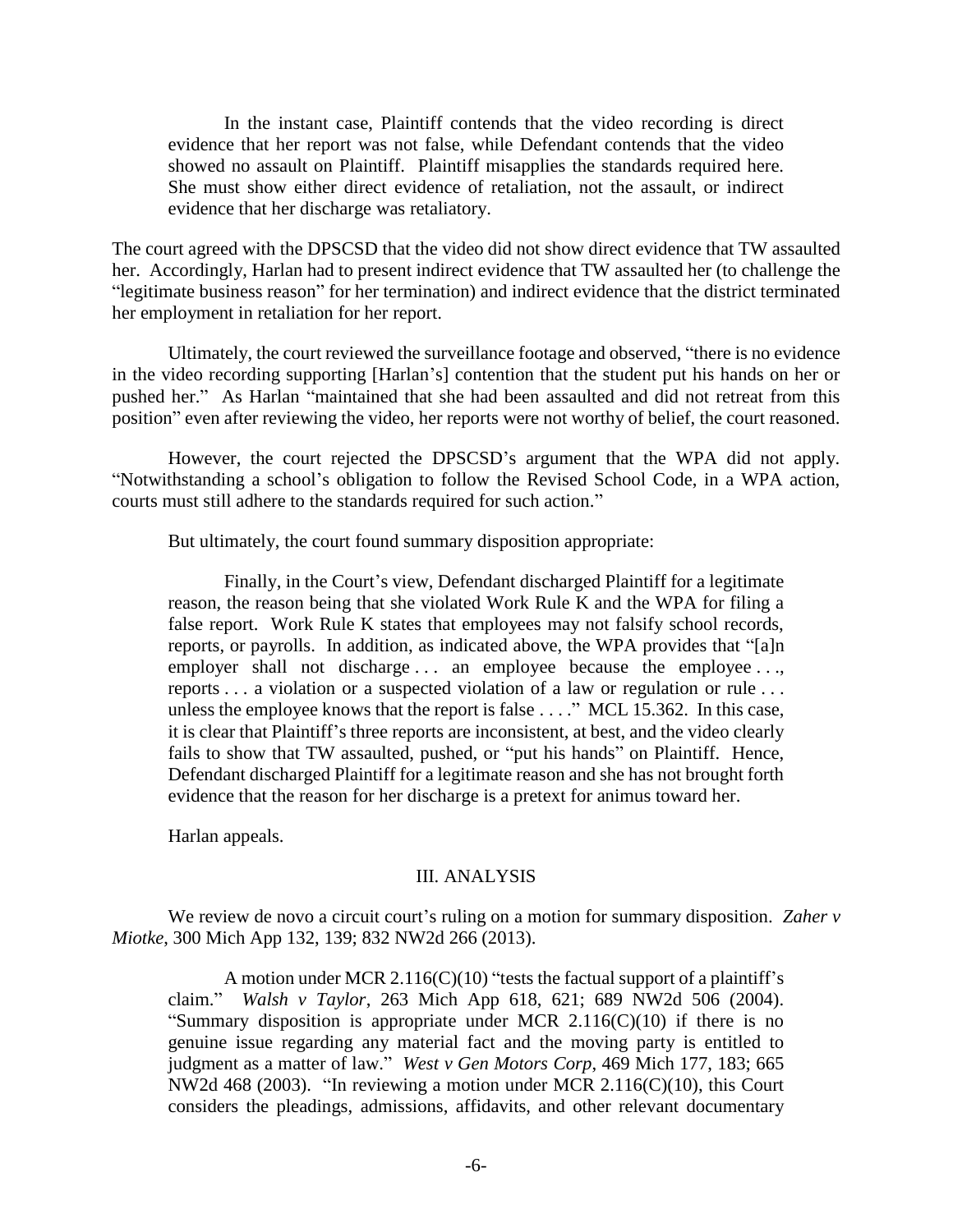evidence of record in the light most favorable to the nonmoving party to determine whether any genuine issue of material fact exists to warrant a trial." *Walsh*, 263 Mich App at 621. "A genuine issue of material fact exists when the record, giving the benefit of reasonable doubt to the opposing party, leaves open an issue upon which reasonable minds might differ." *West*, 469 Mich at 183. [*Zaher*, 300 Mich App at 139-140.]

Harlan filed an action for retaliatory discharge in violation of the WPA. Relevant to this appeal, MCL 15.362 governs such actions as follows:

An employer shall not discharge . . . an employee . . . because the employee . . . reports or is about to report, verbally or in writing, a violation or a suspected violation of a law or regulation or rule promulgated pursuant to law of this state, a political subdivision of this state, or the United States to a public body, unless the employee knows that the report is false . . . .

The WPA was enacted to protect "employees who report a violation or suspected violation of state, local, or federal law. . . ." *Whitman v City of Burton*, 493 Mich 303, 312; 831 NW2d 223 (2013) (quotation marks and citation omitted). "The [act] furthers this objective by removing barriers that may interfere with employee efforts to report those violations or suspected violations, thus establishing a cause of action for an employee who has suffered an adverse employment action for reporting or being about to report a violation or suspected violation of the law." *Id*. A plaintiff may establish a prima facie case of retaliatory discharge under the WPA "by showing that (1) the plaintiff was engaged in protected activity as defined by the act, (2) the defendant took an adverse employment action against the plaintiff, and (3) a causal connection exists between the protected activity and the adverse employment action." *Debano-Griffin v Lake Co*, 493 Mich 167, 175; 828 NW2d 634 (2013) (quotation marks and citation omitted).

The circuit court correctly determined that Harlan was engaged in protected activity. " 'Protected activity' under the WPA consists of (1) reporting to a public body a violation of a law, regulation, or rule; (2) being about to report such a violation to a public body; or (3) being asked by a public body to participate in an investigation." *Chandler v Dowell Schlumberger Inc*, 456 Mich 395, 399; 572 NW2d 210 (1998). Harlan reported an assault, a criminal offense, to a public body, which was also her employer. She then participated in the public body's investigation into the matter.

The DPSCSD also clearly took an adverse employment action against Harlan—it terminated her employment. The court therefore correctly found this element met as well.

Contrary to the court's conclusion, however, Harlan did create a genuine issue of material fact that her termination was connected to a discriminatory animus. The lower court made a critical error by employing the burden-shifting analysis of *McDonnell Douglas Corp v Green*, 411 US 792; 93 S Ct 1817; 36 L Ed 2d 668 (1973), and *Texas Dep't of Community Affairs v Burdine*, 450 US 248; 101 S Ct 1089; 67 L Ed 2d 207 (1981). The burden-shifting analysis only applies when the plaintiff presents *circumstantial* evidence of the defendant's discriminatory intent. *Cuddington v United Health Servs, Inc*, 298 Mich App 264, 275-276; 826 NW2d 519 (2012). Harlan presented *direct* evidence of the DPSCSD's intent.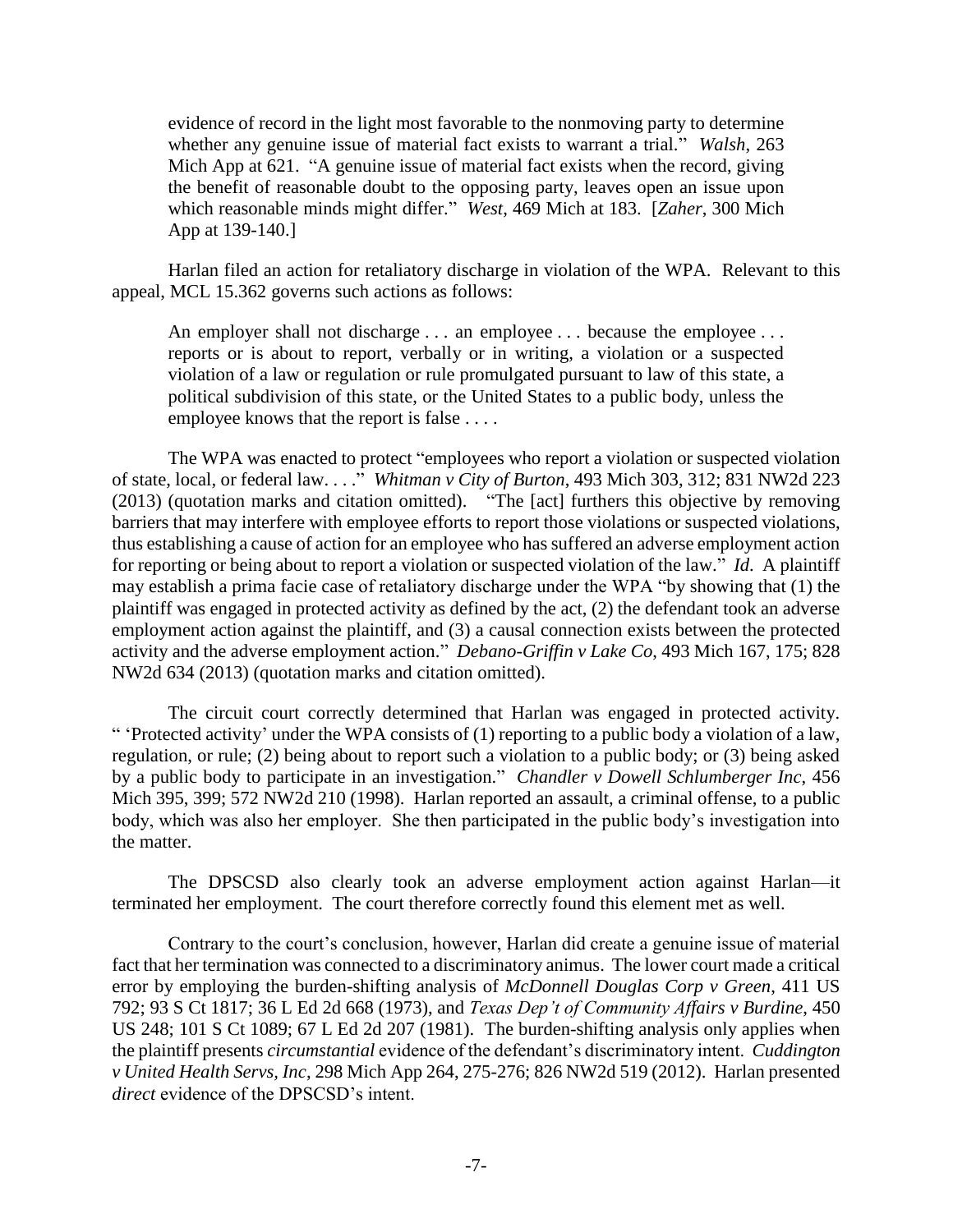In employment discrimination cases, our Supreme Court has defined "direct evidence" as "evidence which, if believed, requires the conclusion that unlawful discrimination was at least a motivating factor in the employer's actions." *Hazle v Ford Motor Co*, 464 Mich 456, 462; 628 NW2d 515 (2001) (quotation marks and citation omitted). In the retaliation context, direct evidence of retaliation establishes without resort to an inference that an employer's decision to take an adverse employment action was at least in part retaliatory. [*Cuddington*, 298 Mich App at 276.]

Harlan reported an "assault." Vitti admitted that Harlan was terminated for her report. This was direct evidence, which if believed, supported that unlawful discrimination was a motivating factor in the termination decision.

The court's second critical error was determining as a matter of law that Harlan knew "that the report [was] false" and therefore was not protected by the WPA. Harlan's knowledge regarding the veracity or falsity of her report is a matter of credibility. Circuit courts may not assess a witness's credibility when resolving a summary disposition motion. *Pioneer State Mut Ins Co v Dells*, 301 Mich App 368, 377; 836 NW2d 257 (2013). The video evidence as well as the other evidence must be construed in the light most favorable to the nonmoving party—Harlan. Viewing the video in this case in the light most favorable to Harlan, a jury could conclude that TW made contact with Harlan as he moved through the doorway. This touching would be an assault, meaning that Harlan's report was true.

"Assault" is defined in Michigan

 $\overline{a}$ 

as "either an attempt to commit a battery or an unlawful act that places another in reasonable apprehension of receiving an immediate battery." *People v Starks*, 473 Mich 227, 234; 701 NW2d 136 (2005). "A battery is an intentional, unconsented and harmful or offensive touching of the person of another . . . ." *People v Reeves*, 458 Mich 236, 240 n 4; 580 NW2d 433 (1998)." [*People v Meissner*, 294 Mich App 438, 453-454; 812 NW2d 37 (2011).]

Harlan initially reported that TW pushed her with his hands. At her deposition, Harlan testified that TW "pushed into [her], deliberately," that "he pushed his body up against [her] body." TW described that he "touched" Harlan as he exited the classroom. Principal Morrison conceded that his review of the security footage revealed that TW touched Harlan with his shoulder. Our review of the video shows at a minimum that TW's arm touched Harlan's arm as he moved through the door.<sup>1</sup> DPSCSD officials did not believe the touching was forceful enough to merit definition as an "assault." However, the definition of assault does not require force or strength; it includes an intentional, unwanted, "offensive" touching. There is no doubt that a touching occurred. A

<sup>&</sup>lt;sup>1</sup> This was not a case where the video evidence "clearly contradict [ed] the movant's claims." Only "[w]hen video footage firmly settles a factual issue" will "there [be] no genuine dispute" and will the court be prevented from "indulg[ing] stories clearly contradicted by the footage." *Horton v Pobjecky*, 883 F3d 941, 944 (CA 7, 2018).